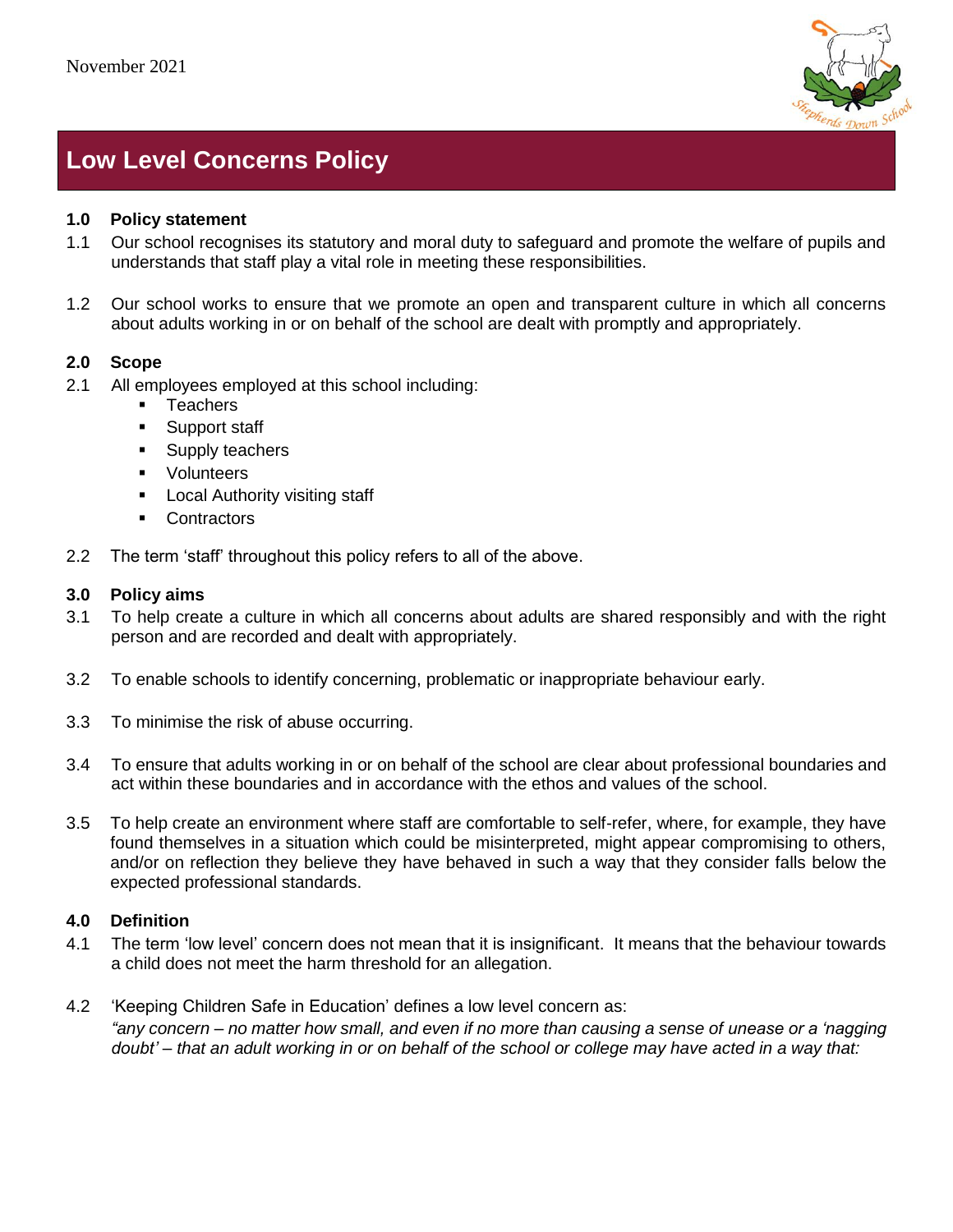- *is inconsistent with the staff code of conduct, including inappropriate conduct outside of work; and*
- *does not meet the allegations threshold or is otherwise not considered serious enough to consider a referral to the LADO"*

## **5.0 Avoiding low level concerning behaviour**

- 5.1 Behaviour defined as a 'low level concern' can exist on a spectrum, from the inadvertent or thoughtless, or behaviour that may look to be inappropriate but is not in specific circumstances, through to that which is ultimately intended to enable abuse.
- 5.2 Staff education and reinforcement on avoiding circumstances which may put them in a difficult situation is key to avoiding the need for dealing with these types of concerns.
- 5.3 Our school ensures that staff are clear about what appropriate behaviour is through their induction and regularly reinforcement of documents such as:
	- Staff Code of Conduct
	- 'Avoiding Allegations' guidance
	- Safeguarding and Child Protection policies and regular training
	- **EXEC** Teachers' Standards (for teaching staff)

## **6.0 Reporting a low level concern**

- 6.1 Low level concerns about a member of staff should be reported to the DSL and/or Headteacher as per the school's Child Protection procedures. If the concern is about the Headteacher this should be reported to the Chair of Governors.
- 6.2 Low level concerns about supply staff, contractors and local authority visiting staff will also be reported to their employers.

## **7.0 Dealing with a low level concern**

- 7.1 Where a concern is raised about the practice or behaviour of a member of staff, this information must be recorded and passed to the Headteacher.
- 7.2 The Headteacher must then make an assessment to determine if the matter is a 'low level concern' or an 'allegation' and follow one of the following routes.
	- Allegations that meet the harm threshold will be referred to the LADO for advice.
	- Low level concerns that the school feel may need further guidance on will be referred to the LADO for advice.
	- **•** Low level concerns that the school feel they can deal with internally will be dealt with via the school's usual child protection investigation process.
- 7.3 The school will engage with its HR provider where it is necessary to undertake further investigation and/or deal with the concern under relevant processes.

## **8.0 Recording a low level concern**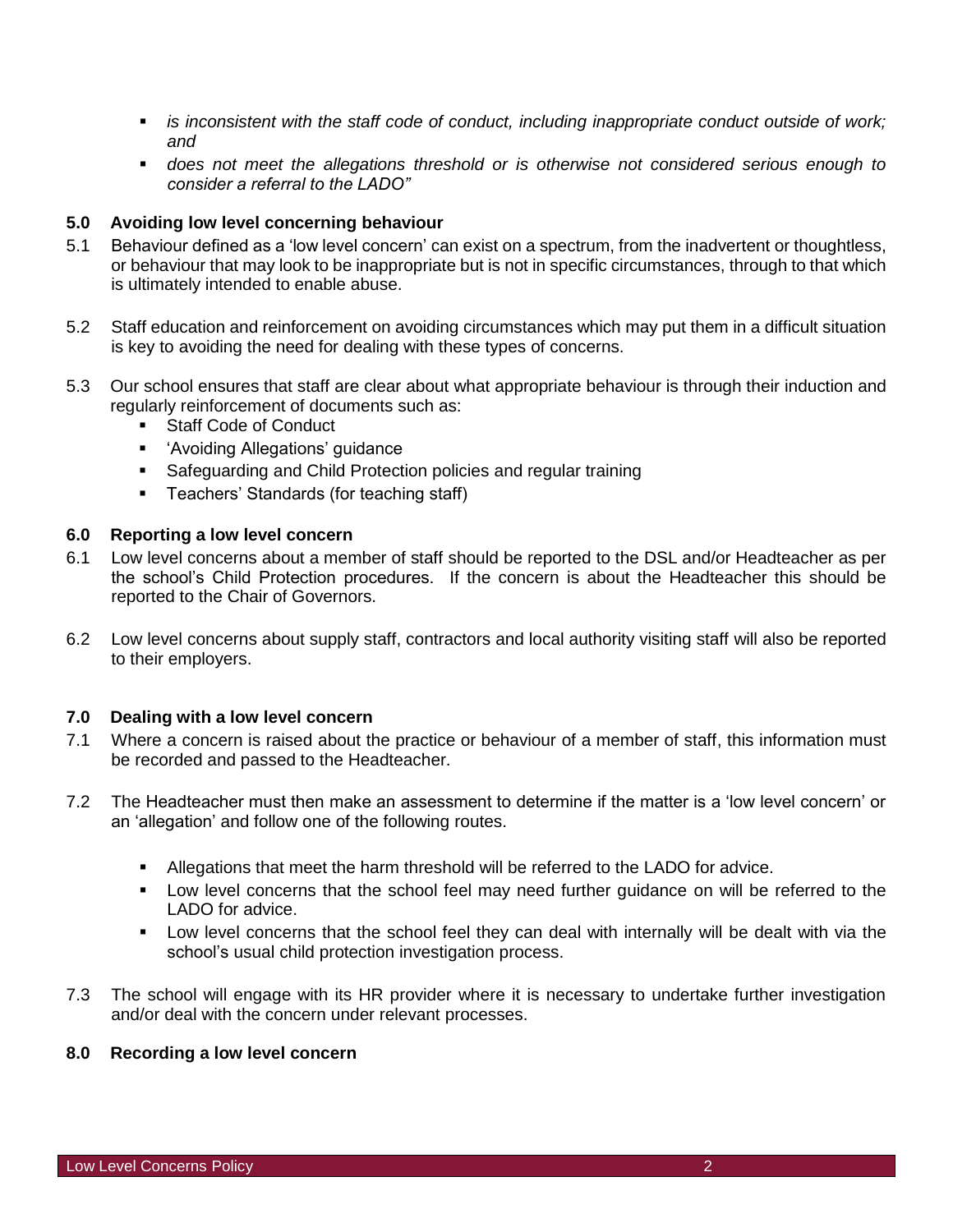- 8.1 All low level concerns should be shared with the Headteacher as soon as possible and also formally recorded and passed to the Headteacher (or Chair of Governors if the concern is about the Headteacher).
- 8.2 The record should include:
	- Details of the concern,
	- The context in which the concern arose,
	- The outcome of the investigation and any action taken, and
	- **•** The name of the individual sharing their concerns (unless the individual wishes to remain anonymous which must be respected as far as possible).

A Low Level Concern form is provided (Appendix 1)

8.3 Relevant records will be retained confidentially on the personnel file. A separate record will also be kept of low level concerns to more easily identify patterns that may involve more than one member of staff. All records must be kept in line with data protection principles.

#### **9.0 Reviewing a low level concern**

- 9.1 Records will be reviewed so that potential patterns of concerning, problematic or inappropriate behaviour can be identified.
- 9.2 Where a pattern of such behaviour is identified, the Headteacher will decide on a course of action, which may include:
	- Disciplinary investigation and/or proceedings
	- Management Advice, including recommendations for training
	- **Referral to the LADO (where a pattern of behaviour moves from a concern to meeting the harm** threshold).
- 9.3 The school will take advice, where appropriate, from their HR provider in respect of low level concerns.
- 9.4 The school will also review appropriate policies and training, or other wider cultural issues in the school, to see whether anything needs to be done to minimise the risk of similar behaviour happening again.
- 9.5 Relevant records will be retained confidentially on the personnel file. A separate record will also be kept of low level concerns to more easily identify patterns that may involve more than one member of staff. All records must be kept in line with data protection principles.
- 9.6 Low level concerns will not be included in a reference unless they relate to issues which would normally be included in a reference (e.g. misconduct or poor performance). Low level concerns which relate solely to safeguarding will not be included in a reference, subject to paragraph 10.2.
- 9.7 A low level concern (or group or pattern of concerns) which has met the harm threshold and has therefore been referred to the LADO may be included in a reference depending on the circumstances.

#### **10.0 Related guidance**

- 10.1 The policy links to the following guidance documents:
	- Keeping Children Safe in Education (DfE)